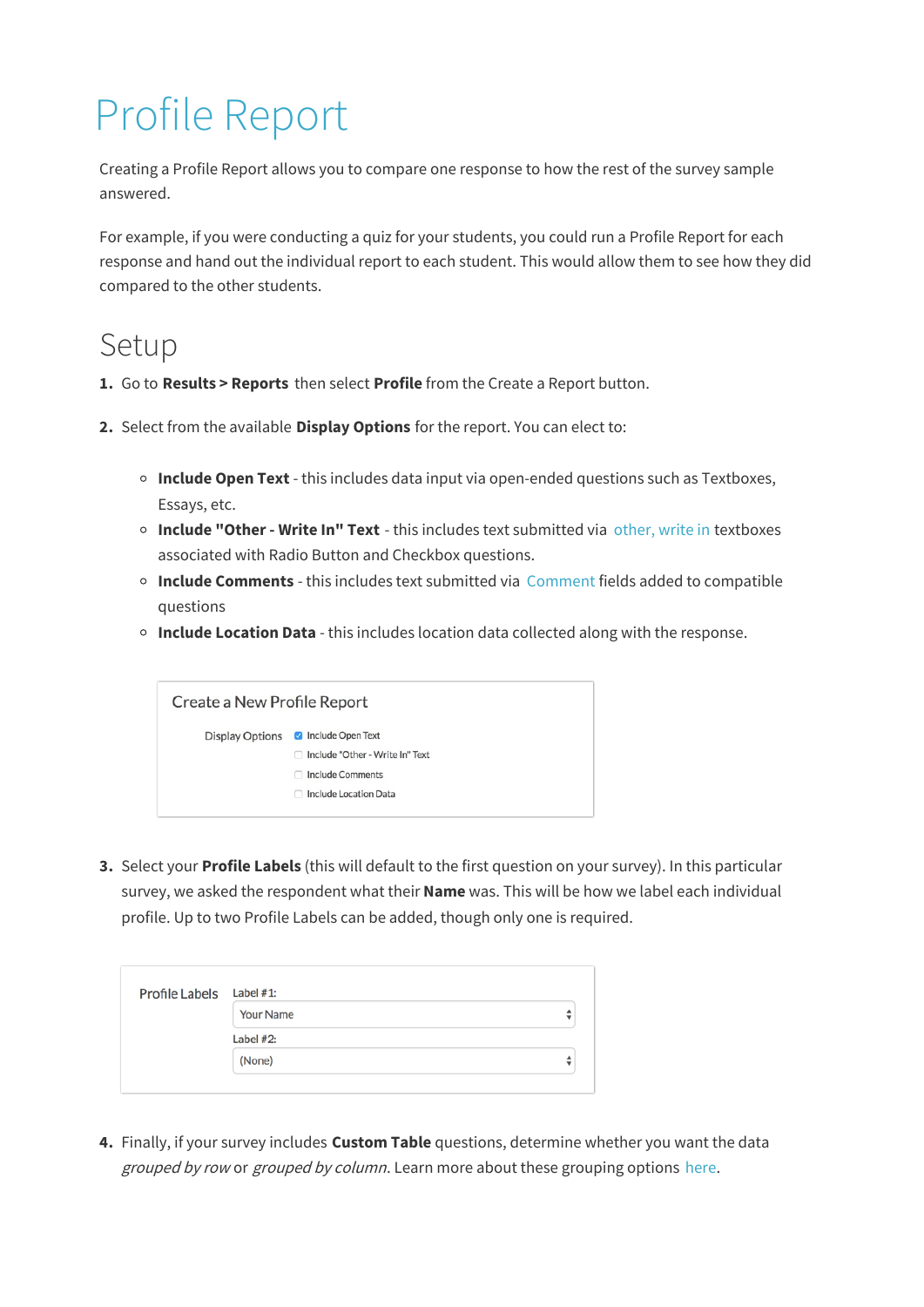**5.** You'll now see a list of all Profile reports, one for each response, with the options to **Preview**, **Share Report**, or to **Download** the report as a PDF.

| <b>Profile Report</b><br><b>☆ Customize Report</b>    |               |                               |                |                   |  |
|-------------------------------------------------------|---------------|-------------------------------|----------------|-------------------|--|
| View how each respondent compares to the whole group. |               |                               |                |                   |  |
| ResponseID                                            | Profile Label |                               | Actions        |                   |  |
| 101                                                   | John Smith    | <b><i>®</i></b> Preview       | C Share Report | <b>上</b> Download |  |
| 102                                                   | Sarah Jones   | <b><i><u></u></i></b> Preview | C Share Report | & Download        |  |
| 103                                                   | Mary Davis    | <b>®</b> Preview              | C Share Report | & Download        |  |
|                                                       |               |                               |                |                   |  |

**6.** Go ahead and click **Preview** next to one of your responses, this will give you a first look at the individual Profile Report for that response. It should look like a Summary Report with the answer options for your selected response highlighted.



- **7.** Click **Customize Report** to select which questions will appear in the Profile Report. To remove a question from the report, click on the **x** icon corresponding to that option. The customization options also allow you to:
	- $\circ$  change individual chart elements
	- o include/remove statistics for compatible elements
	- o filter report data

Visit the Legacy Summary Report documentation to learn more about customization options.